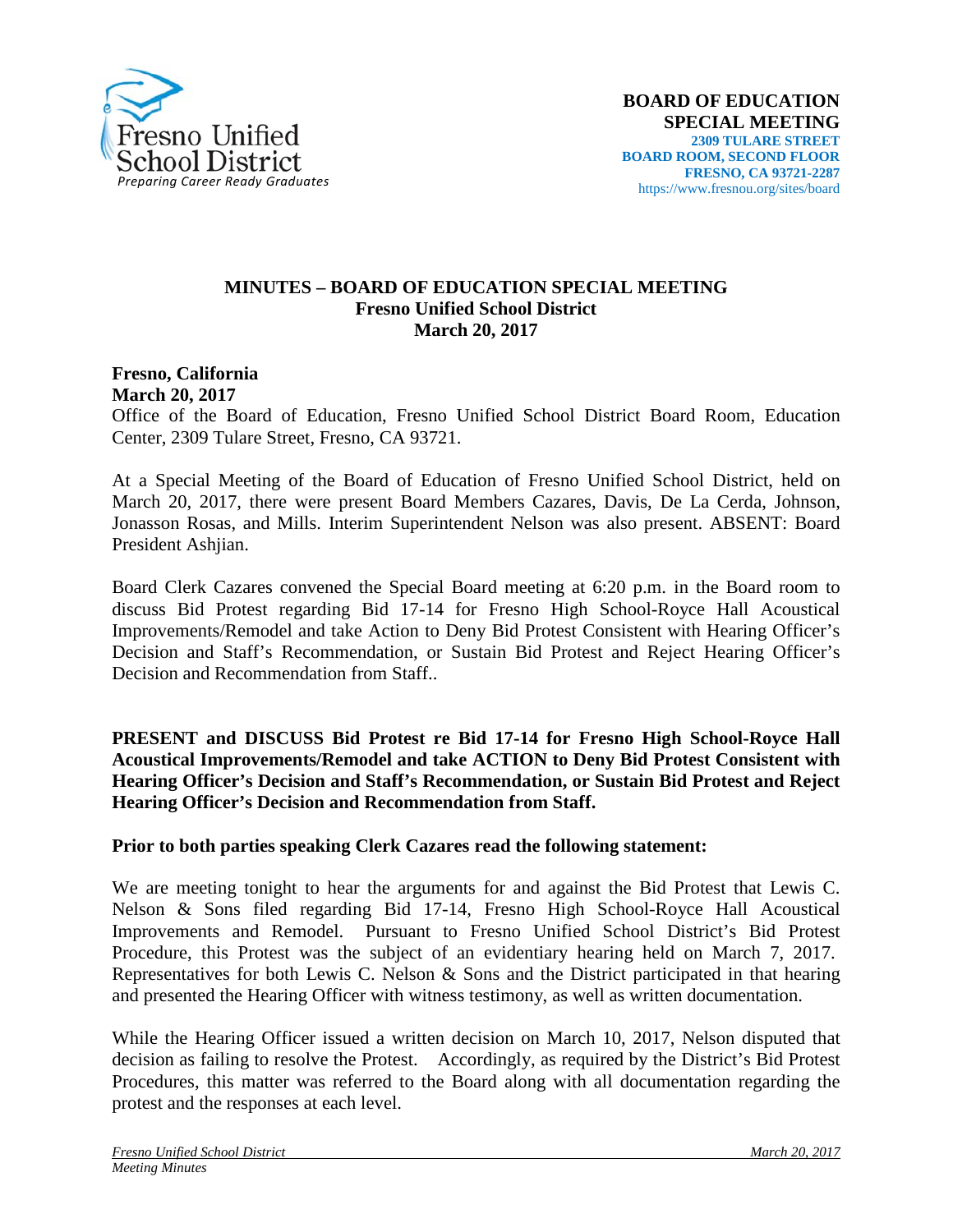This Board has had an opportunity to review all of the Bid Protest documentation, including the transcript of the March 7, 2017 hearing and therefore, tonight's meeting is being held for the limited purpose of giving both Nelson and the District an opportunity to present their final arguments for and against the Bid Protest. This is not an evidentiary hearing and therefore, this Board will not entertain witness testimony or allow any further evidence to be presented.

Instead, each party will have 15 minutes to present its arguments and answer any questions from the Board. Once both parties have finished presenting their arguments, Nelson will have 10 minutes for rebuttal, followed by 10 minutes for rebuttal by the District. At the end of the time allotted for rebuttal, I will open the matter for discussion and action by the Board as specified on tonight's agenda, i.e., whether to overrule the Bid Protest consistent with the Hearing Officer's decision and Staff's recommendation or Sustain the Bid Protest and Reject the Hearing Officer's decision and the recommendation from Staff.

## Arguments Represented by the District Legal Counsel Mark Creed Arguments Represented by Lewis C Nelson & Sons Legal Counsel Mike Schoenfeld and Mr. Nelson

An opportunity was provided to hear questions/concerns from members of the board and staff was available to respond.

For the record, comments/questions were made regarding clarification on the evening's required action of the board, are there cases that have dealt with these issues previously, discussion of the definition of bid and service, Thomson v. Call and pecuniary gain, the risks involved if Board Members award an illegal contract, the difficultly of not accepting the hearing officers decision and the fact that there are no previous cases, why the District specifically solicitws Lewis C. Nelson and Sons when there was a conflict, information on Trustee Ashjian's Form 700 and a customer list, the time span and relationship between Lewis C. Nelson and Sons and Trustee Ashjian, difficult decision that could result in future litigation, staff and board members present had no control of the situation, an unfortunate result is we now have to pay more for this project, appreciation for the long-time relationship that the district has had with Lewis C. Nelson and Sons, the responsibility of each board member to complete the Form 700 on time and truthfully, what constitutes the long standing relationship, does the relationship have to be the same owner, the gap in the relationship between Trustee Ashjian and Nelson and Sons, Form 700's are difficult and amendments are sometimes necessary, is there a way we could condition an award, once a validation action is filed is there a deadline to when someone could protest, questions about an e-mail sent from Nelson and Sons to the District regarding no previous financial interest prior to the five years, clarification on the remote financial interest, is the process of going to a hearing officer laid out in our policies for bidding, do both sides need to agree to the hearing officer's decisio. Legal Counsel Mary Beth de Goede, Executive Director Paul Rosencrans, Legal Counsel Mike Schoenfeld and Legal Counsel Mark Creed were available to answer questions and provide clarification.